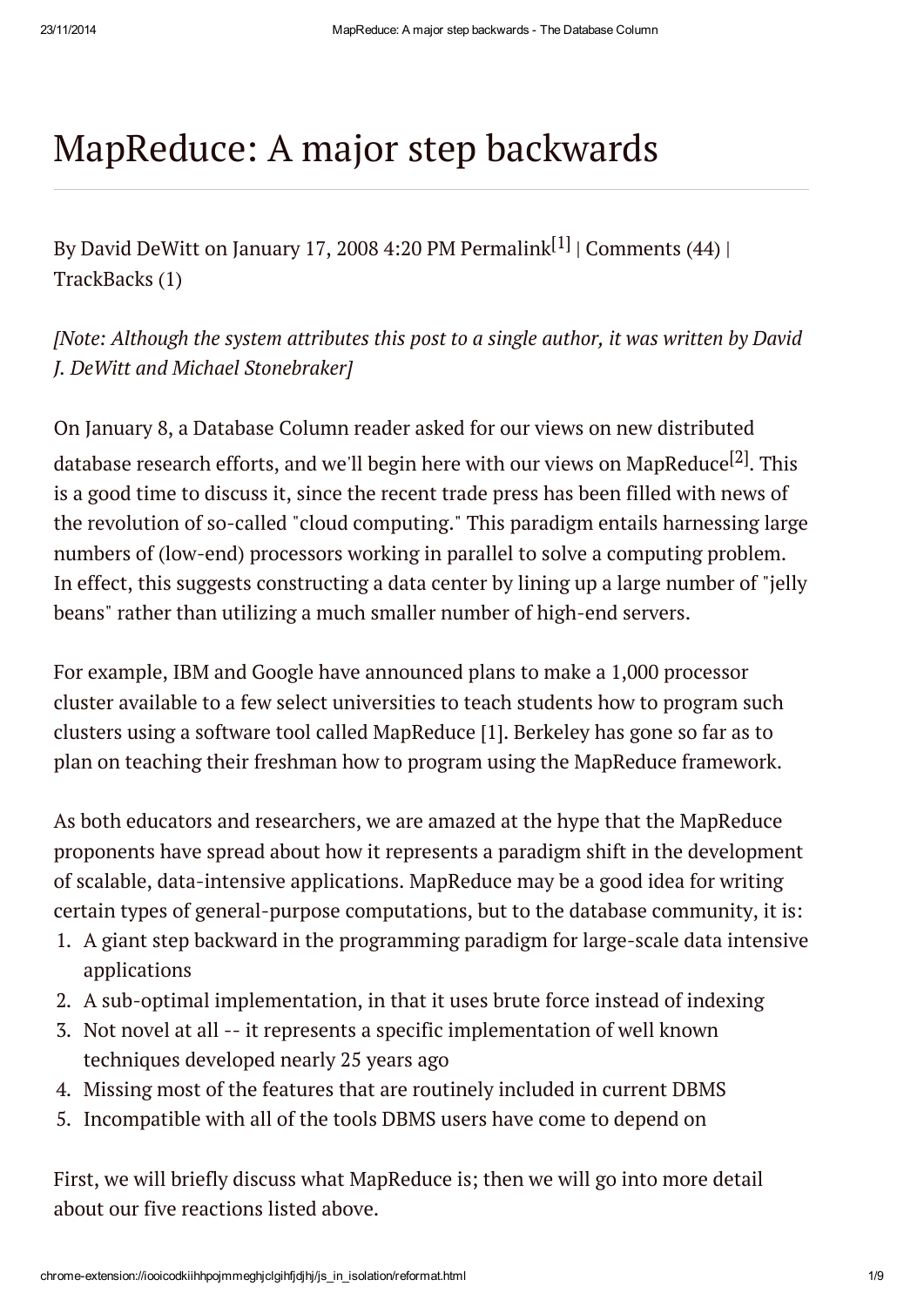#### What is MapReduce?

The basic idea of MapReduce is straightforward. It consists of two programs that the user writes called *map* and *reduce* plus a framework for executing a possibly large number of instances of each program on a compute cluster.

The map program reads a set of "records" from an input file, does any desired filtering and/or transformations, and then outputs a set of records of the form (key, data). As the map program produces output records, a "split" function partitions the records into *M* disjoint buckets by applying a function to the key of each output record. This split function is typically a hash function, though any deterministic function will suffice. When a bucket fills, it is written to disk. The map program terminates with *M* output files, one for each bucket.

In general, there are multiple instances of the map program running on different nodes of a compute cluster. Each map instance is given a distinct portion of the input file by the MapReduce scheduler to process. If *N* nodes participate in the map phase, then there are *M* files on disk storage at each of *N* nodes, for a total of *N* \* *M* files; *Fi,j*,  $1 \le i \le N$ ,  $1 \le j \le M$ .

The key thing to observe is that all map instances use the same hash function. Hence, all output records with the same hash value will be in corresponding output files.

The second phase of a MapReduce job executes *M* instances of the reduce program, *Ri*,  $1 \le j \le M$ . The input for each reduce instance *Rj* consists of the files *Fi*,*j*,  $1 \le i \le J$ *N*. Again notice that all output records from the map phase with the same hash value will be consumed by the same reduce instance -- no matter which map instance produced them. After being collected by the map-reduce framework, the input records to a reduce instance are grouped on their keys (by sorting or hashing) and feed to the reduce program. Like the map program, the reduce program is an arbitrary computation in a general-purpose language. Hence, it can do anything it wants with its records. For example, it might compute some additional function over other data fields in the record. Each reduce instance can write records to an output file, which forms part of the "answer" to a MapReduce computation.

To draw an analogy to SQL, map is like the *group-by* clause of an aggregate query. Reduce is analogous to the *aggregate* function (e.g., average) that is computed over all the rows with the same group-by attribute.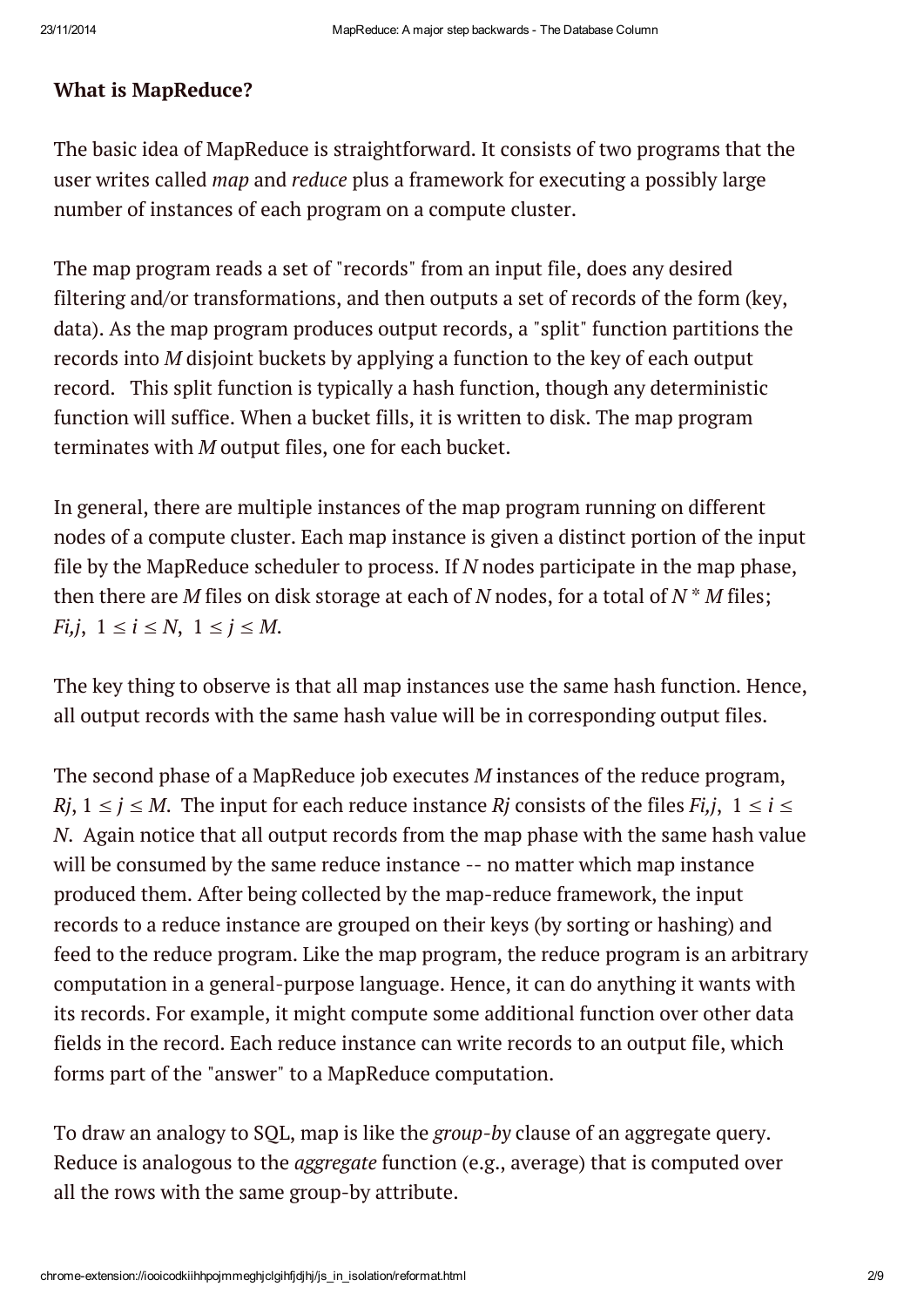We now turn to the five concerns we have with this computing paradigm.

#### 1. MapReduce is a step backwards in database access

As a data processing paradigm, MapReduce represents a giant step backwards. The database community has learned the following three lessons from the 40 years that have unfolded since IBM first released IMS in 1968.

- Schemas are good.
- Separation of the schema from the application is good.
- High-level access languages are good.

MapReduce has learned none of these lessons and represents a throw back to the 1960s, before modern DBMSs were invented.

The DBMS community learned the importance of schemas, whereby the fields and their data types are recorded in storage. More importantly, the run-time system of the DBMS can ensure that input records obey this schema. This is the best way to keep an application from adding "garbage" to a data set. MapReduce has no such functionality, and there are no controls to keep garbage out of its data sets. A corrupted MapReduce dataset can actually silently break all the MapReduce applications that use that dataset.

It is also crucial to separate the schema from the application program. If a programmer wants to write a new application against a data set, he or she must discover the record structure. In modern DBMSs, the schema is stored in a collection of system catalogs and can be queried (in SQL) by any user to uncover such structure. In contrast, when the schema does not exist or is buried in an application program, the programmer must discover the structure by an examination of the code. Not only is this a very tedious exercise, but also the programmer must find the source code for the application. This latter tedium is forced onto every MapReduce programmer, since there are no system catalogs recording the structure of records -- if any such structure exists.

During the 1970s the DBMS community engaged in a "great debate" between the relational advocates and the Codasyl advocates. One of the key issues was whether a DBMS access program should be written:

- By stating what you want rather than presenting an algorithm for how to get it (relational view)
- By presenting an algorithm for data access (Codasyl view)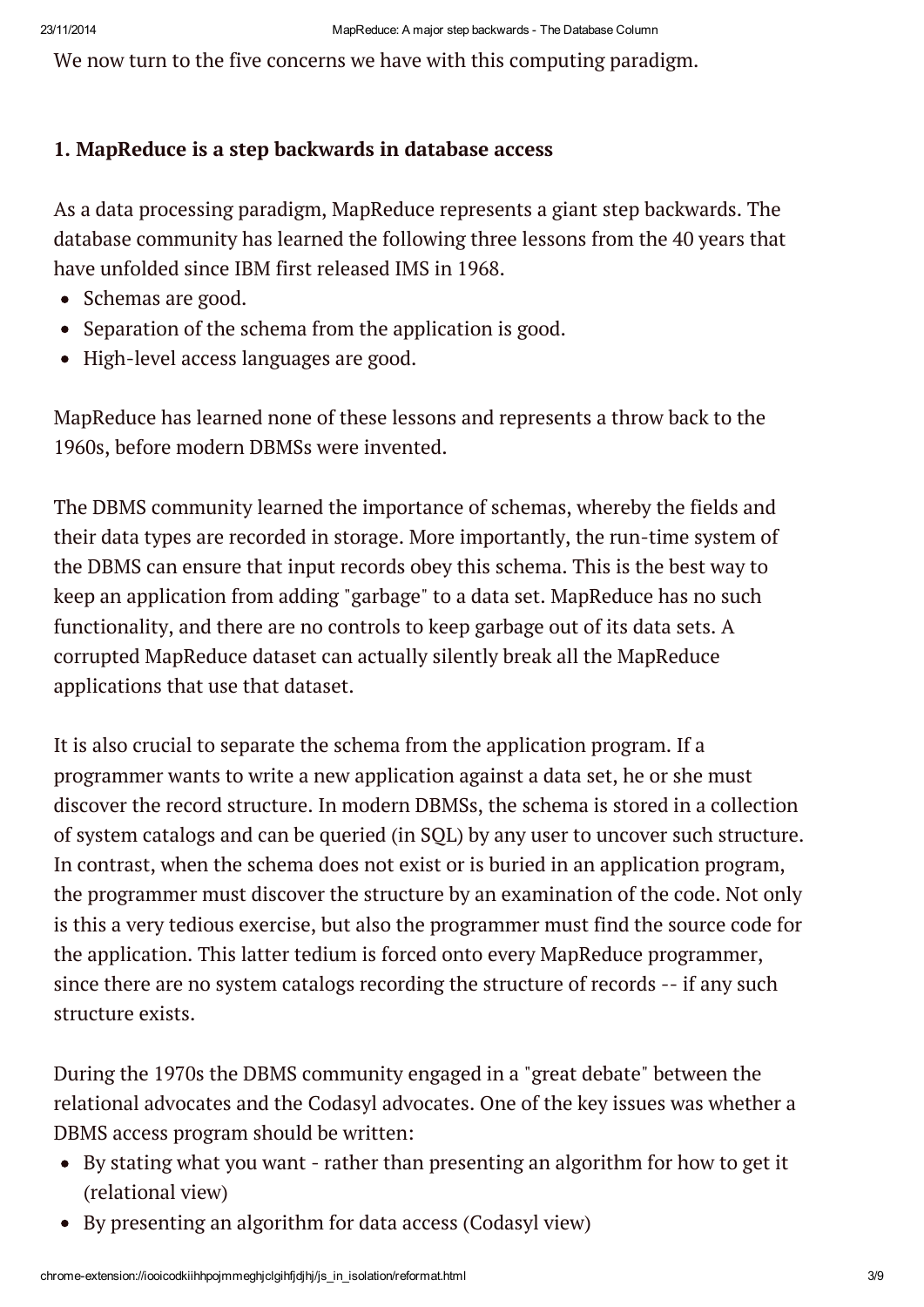The result is now ancient history, but the entire world saw the value of high-level languages and relational systems prevailed. Programs in high-level languages are easier to write, easier to modify, and easier for a new person to understand. Codasyl was rightly criticized for being "the assembly language of DBMS access." A MapReduce programmer is analogous to a Codasyl programmer -- he or she is writing in a low-level language performing low-level record manipulation. Nobody advocates returning to assembly language; similarly nobody should be forced to program in MapReduce.

MapReduce advocates might counter this argument by claiming that the datasets they are targeting have no schema. We dismiss this assertion. In extracting a key from the input data set, the map function is relying on the existence of at least one data field in each input record. The same holds for a reduce function that computes some value from the records it receives to process.

Writing MapReduce applications on top of Google's BigTable (or Hadoop's HBase) does not really change the situation significantly. By using a self-describing tuple format (row key, column name, {values}) different tuples within the same table can actually have different schemas. In addition, BigTable and HBase do not provide logical independence, for example with a view mechanism. Views significantly simplify keeping applications running when the logical schema changes.

## 2. MapReduce is a poor implementation

All modern DBMSs use hash or B-tree indexes to accelerate access to data. If one is looking for a subset of the records (e.g., those employees with a salary of 10,000 or those in the shoe department), then one can often use an index to advantage to cut down the scope of the search by one to two orders of magnitude. In addition, there is a query optimizer to decide whether to use an index or perform a brute-force sequential search.

MapReduce has no indexes and therefore has only brute force as a processing option. It will be creamed whenever an index is the better access mechanism.

One could argue that value of MapReduce is automatically providing parallel execution on a grid of computers. This feature was explored by the DBMS research community in the 1980s, and multiple prototypes were built including Gamma [2,3], Bubba [4], and Grace [5]. Commercialization of these ideas occurred in the late 1980s with systems such as Teradata.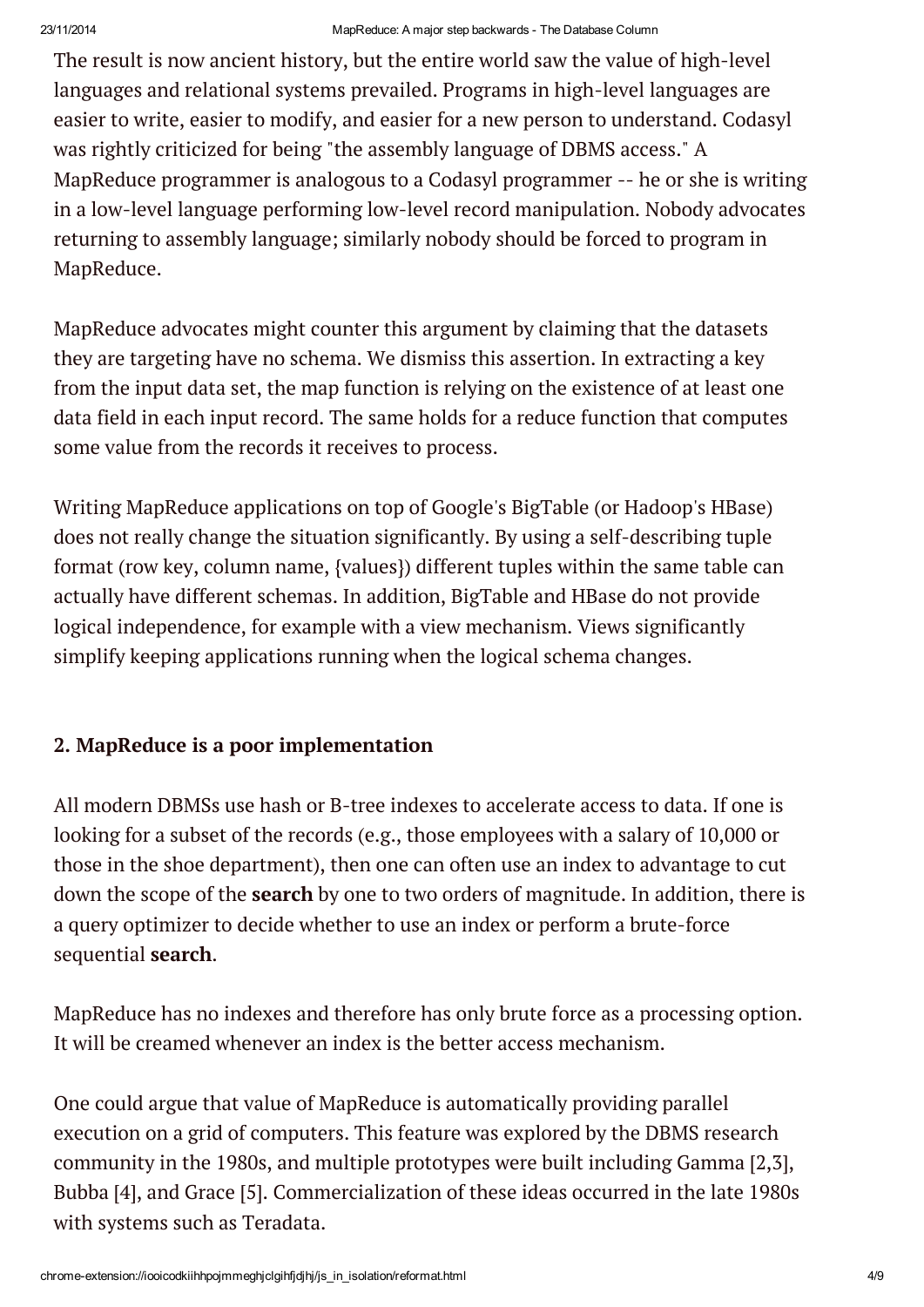In summary to this first point, there have been high-performance, commercial, gridoriented SQL engines (with schemas and indexing) for the past 20 years. MapReduce does not fare well when compared with such systems.

There are also some lower-level implementation issues with MapReduce, specifically skew and data interchange.

One factor that MapReduce advocates seem to have overlooked is the issue of skew. As described in "Parallel Database System: The Future of High Performance Database Systems," [6] skew is a huge impediment to achieving successful scale-up in parallel query systems. The problem occurs in the map phase when there is wide variance in the distribution of records with the same key. This variance, in turn, causes some reduce instances to take much longer to run than others, resulting in the execution time for the computation being the running time of the slowest reduce instance. The parallel database community has studied this problem extensively and has developed solutions that the MapReduce community might want to adopt.

There is a second serious performance problem that gets glossed over by the MapReduce proponents. Recall that each of the *N* map instances produces *M* output files -- each destined for a different reduce instance. These files are written to a disk local to the computer used to run the map instance. If *N* is 1,000 and *M* is 500, the map phase produces 500,000 local files. When the reduce phase starts, each of the 500 reduce instances needs to read its 1,000 input files and must use a protocol like FTP to "pull" each of its input files from the nodes on which the map instances were run. With 100s of reduce instances running simultaneously, it is inevitable that two or more reduce instances will attempt to read their input files from the same map node simultaneously -- inducing large numbers of disk seeks and slowing the effective disk transfer rate by more than a factor of 20. This is why parallel database systems do not materialize their split files and use push (to sockets) instead of pull. Since much of the excellent fault-tolerance that MapReduce obtains depends on materializing its split files, it is not clear whether the MapReduce framework could be successfully modified to use the push paradigm instead.

Given the experimental evaluations to date, we have serious doubts about how well MapReduce applications can scale. Moreover, the MapReduce implementers would do well to study the last 25 years of parallel DBMS research literature.

#### 3. MapReduce is not novel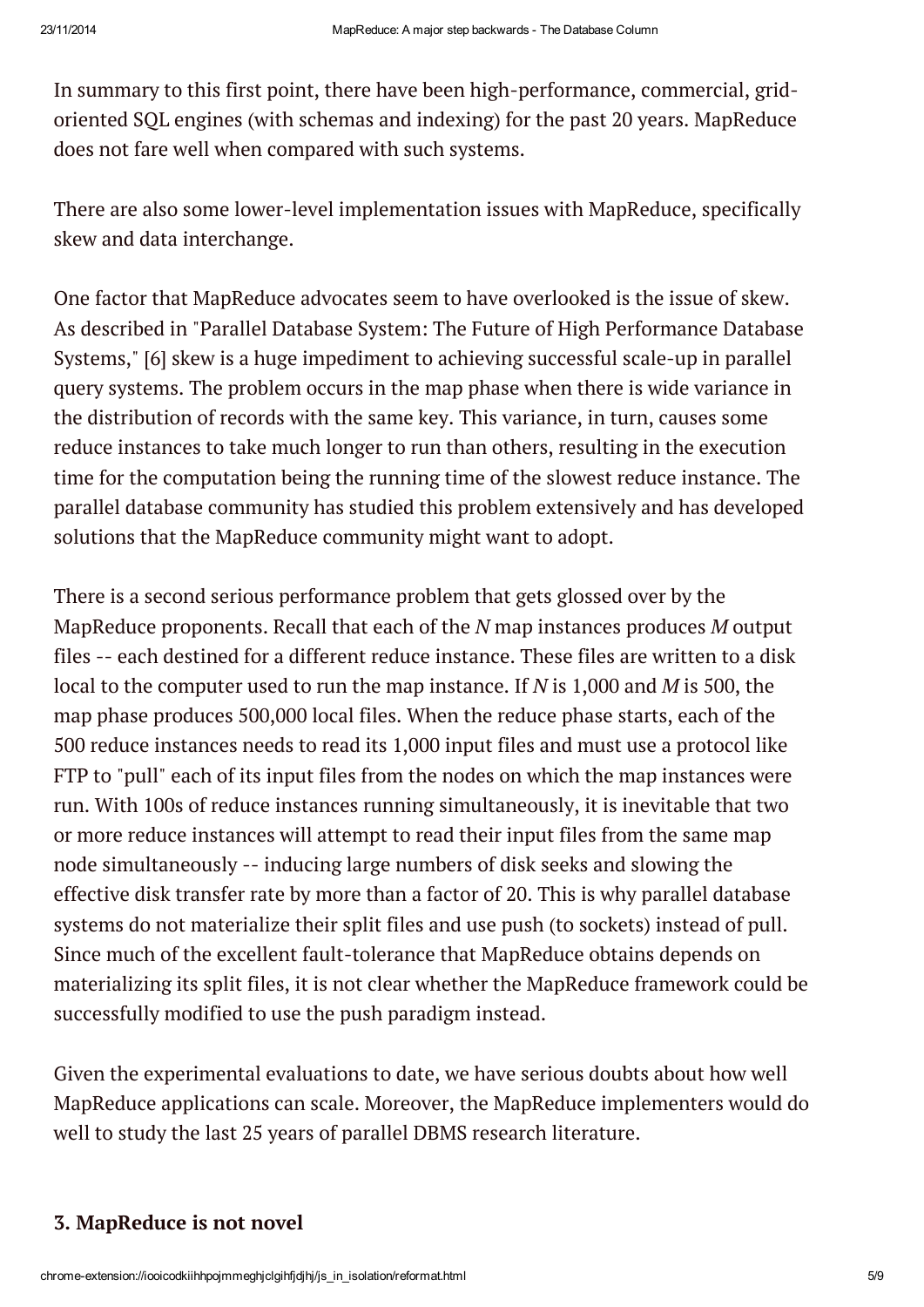The MapReduce community seems to feel that they have discovered an entirely new paradigm for processing large data sets. In actuality, the techniques employed by MapReduce are more than 20 years old. The idea of partitioning a large data set into smaller partitions was first proposed in "Application of Hash to Data Base Machine and Its Architecture" [11] as the basis for a new type of join algorithm. In "Multiprocessor Hash-Based Join Algorithms," [7], Gerber demonstrated how Kitsuregawa's techniques could be extended to execute joins in parallel on a sharednothing [8] cluster using a combination of partitioned tables, partitioned execution, and hash based splitting. DeWitt [2] showed how these techniques could be adopted to execute aggregates with and without group by clauses in parallel. DeWitt and Gray [6] described parallel database systems and how they process queries. Shatdal and Naughton [9] explored alternative strategies for executing aggregates in parallel.

Teradata has been selling a commercial DBMS utilizing all of these techniques for more than 20 years; exactly the techniques that the MapReduce crowd claims to have invented.

While MapReduce advocates will undoubtedly assert that being able to write MapReduce functions is what differentiates their software from a parallel SQL implementation, we would remind them that POSTGRES supported user-defined functions and user-defined aggregates in the mid 1980s. Essentially, all modern database systems have provided such functionality for quite a while, starting with the Illustra engine around 1995.

# 4. MapReduce is missing features

All of the following features are routinely provided by modern DBMSs, and all are missing from MapReduce:

- Bulk loader -- to transform input data in files into a desired format and load it into a DBMS
- Indexing -- as noted above
- Updates -- to change the data in the data base
- Transactions -- to support parallel update and recovery from failures during update
- Integrity constraints -- to help keep garbage out of the data base
- Referential integrity -- again, to help keep garbage out of the data base
- Views -- so the schema can change without having to rewrite the application program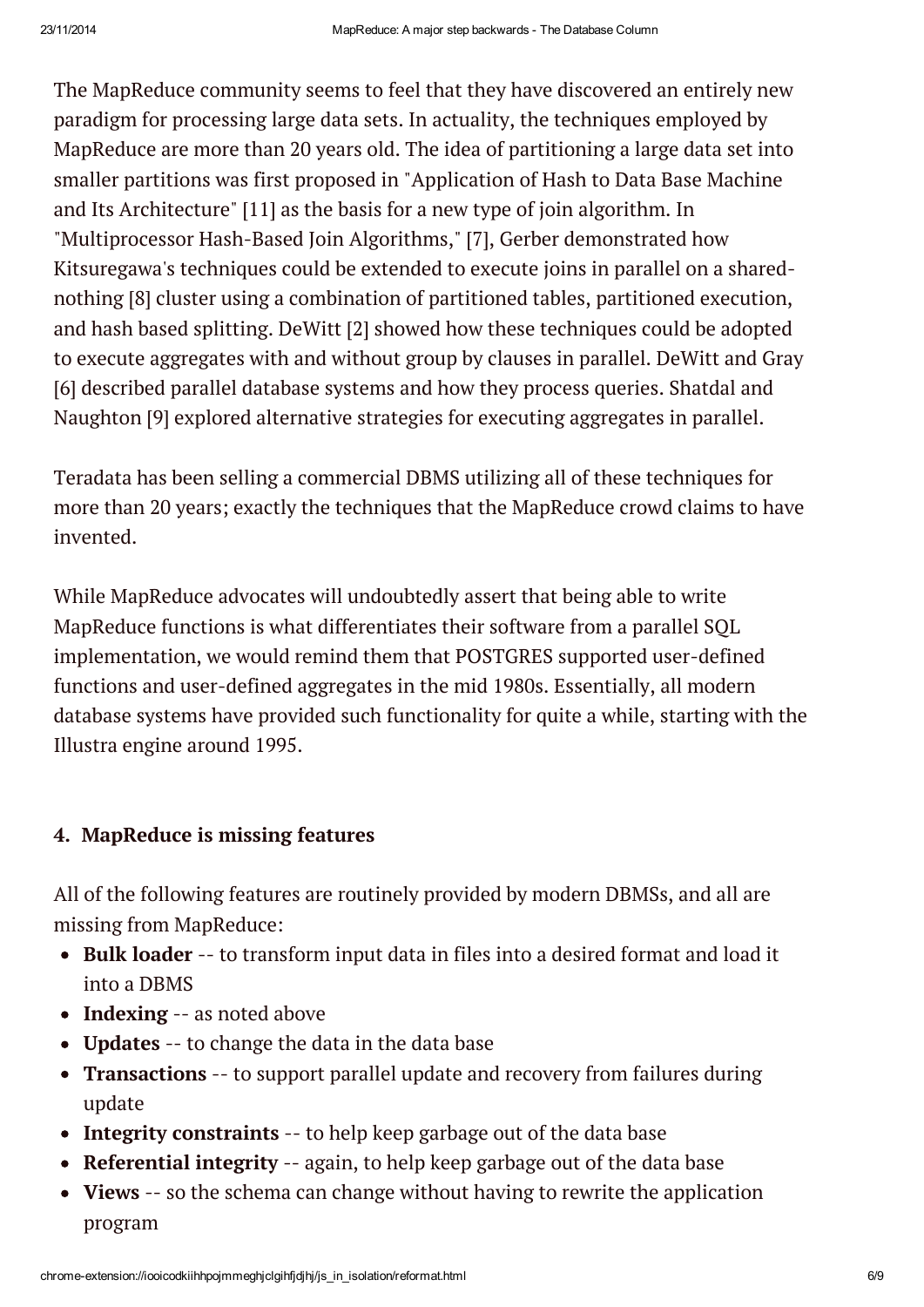In summary, MapReduce provides only a sliver of the functionality found in modern DBMSs.

### 5. MapReduce is incompatible with the DBMS tools

A modern SQL DBMS has available all of the following classes of tools:

- Report writers (e.g., Crystal reports) to prepare reports for human visualization
- Business intelligence tools (e.g., Business Objects or Cognos) to enable ad-hoc querying of large data warehouses
- Data mining tools (e.g., Oracle Data Mining or IBM DB2 Intelligent Miner) to allow a user to discover structure in large data sets
- Replication tools (e.g., Golden Gate) to allow a user to replicate data from on DBMS to another
- Database design tools (e.g., Embarcadero) to assist the user in constructing a data base.

MapReduce cannot use these tools and has none of its own. Until it becomes SQLcompatible or until someone writes all of these tools, MapReduce will remain very difficult to use in an end-to-end task.

#### In Summary

It is exciting to see a much larger community engaged in the design and implementation of scalable query processing techniques. We, however, assert that they should not overlook the lessons of more than 40 years of database technology - in particular the many advantages that a data model, physical and logical data independence, and a declarative query language, such as SQL, bring to the design, implementation, and maintenance of application programs. Moreover, computer science communities tend to be insular and do not read the literature of other communities. We would encourage the wider community to examine the parallel DBMS literature of the last 25 years. Last, before MapReduce can measure up to modern DBMSs, there is a large collection of unmet features and required tools that must be added.

We fully understand that database systems are not without their problems. The database community recognizes that database systems are too "hard" to use and is working to solve this problem. The database community can also learn something valuable from the excellent fault-tolerance that MapReduce provides its applications.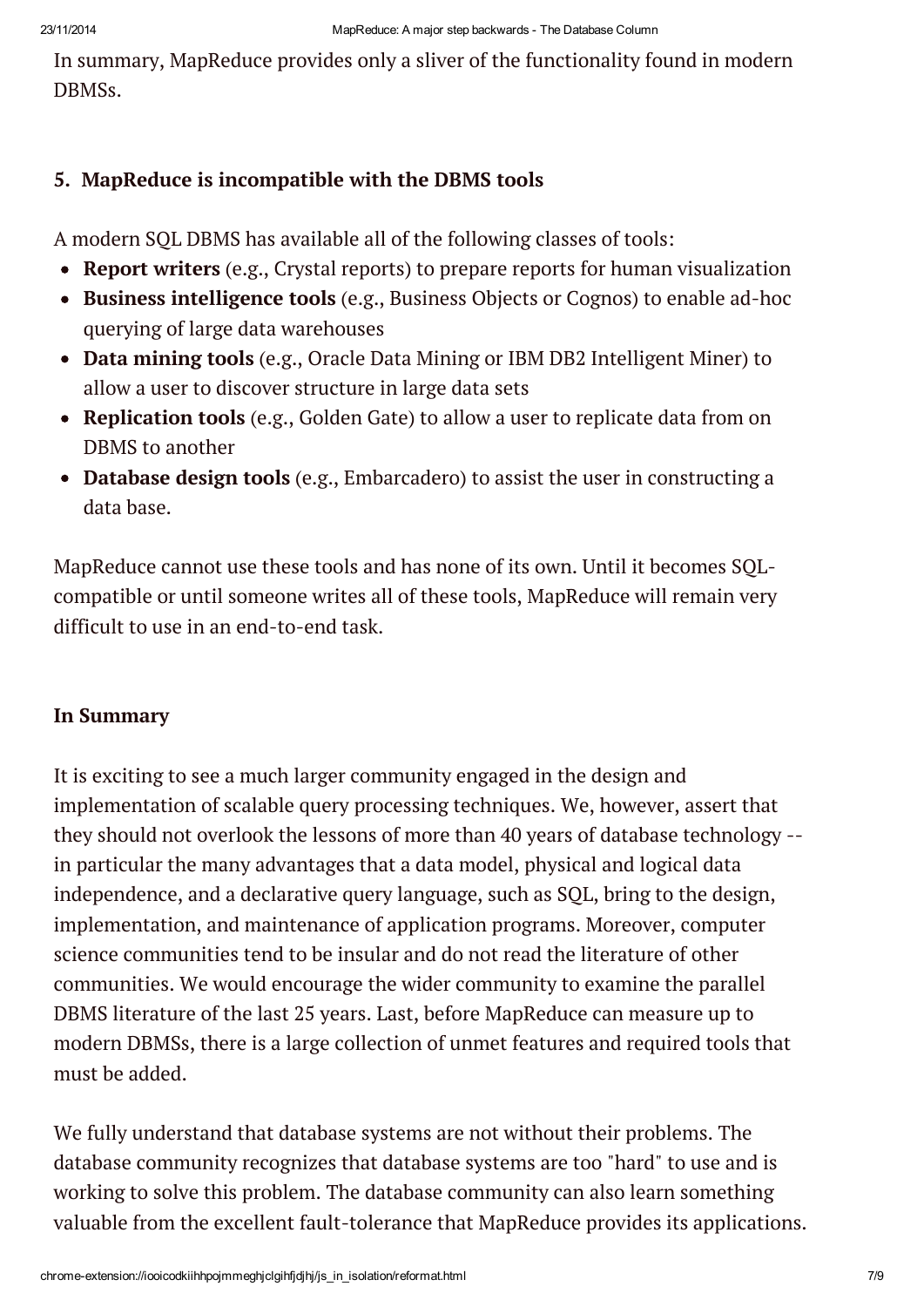Finally we note that some database researchers are beginning to explore using the MapReduce framework as the basis for building scalable database systems. The Pig[10] project at Yahoo! Research is one such effort.

#### References

[1] "MapReduce: Simplified Data Processing on Large Clusters," Jeff Dean and Sanjay Ghemawat, Proceedings of the 2004 OSDI Conference, 2004.

[2] "The Gamma Database Machine Project," DeWitt, et. al., IEEE Transactions on Knowledge and Data Engineering, Vol. 2, No. 1, March 1990.

[4] "Gamma - A High Performance Dataflow Database Machine," DeWitt, D, R. Gerber, G. Graefe, M. Heytens, K. Kumar, and M. Muralikrishna, Proceedings of the 1986 VLDB Conference, 1986.

[5] "Prototyping Bubba, A Highly Parallel Database System," Boral, et. al., IEEE Transactions on Knowledge and Data Engineering,Vol. 2, No. 1, March 1990.

[6] "Parallel Database System: The Future of High Performance Database Systems," David J. DeWitt and Jim Gray, CACM, Vol. 35, No. 6, June 1992.

[7] "Multiprocessor Hash-Based Join Algorithms," David J. DeWitt and Robert H. Gerber, Proceedings of the 1985 VLDB Conference, 1985.

[8] "The Case for Shared-Nothing," Michael Stonebraker, Data Engineering Bulletin, Vol. 9, No. 1, 1986.

[9] "Adaptive Parallel Aggregation Algorithms," Ambuj Shatdal and Jeffrey F. Naughton, Proceedings of the 1995 SIGMOD Conference, 1995.

[10] "Pig", Chris Olston, http://research.yahoo.com/project/90

[11] "Application of Hash to Data Base Machine and Its Architecture," Masaru Kitsuregawa, Hidehiko Tanaka, Tohru Moto-Oka, New Generation Comput. 1(1): 63- 74 (1983)